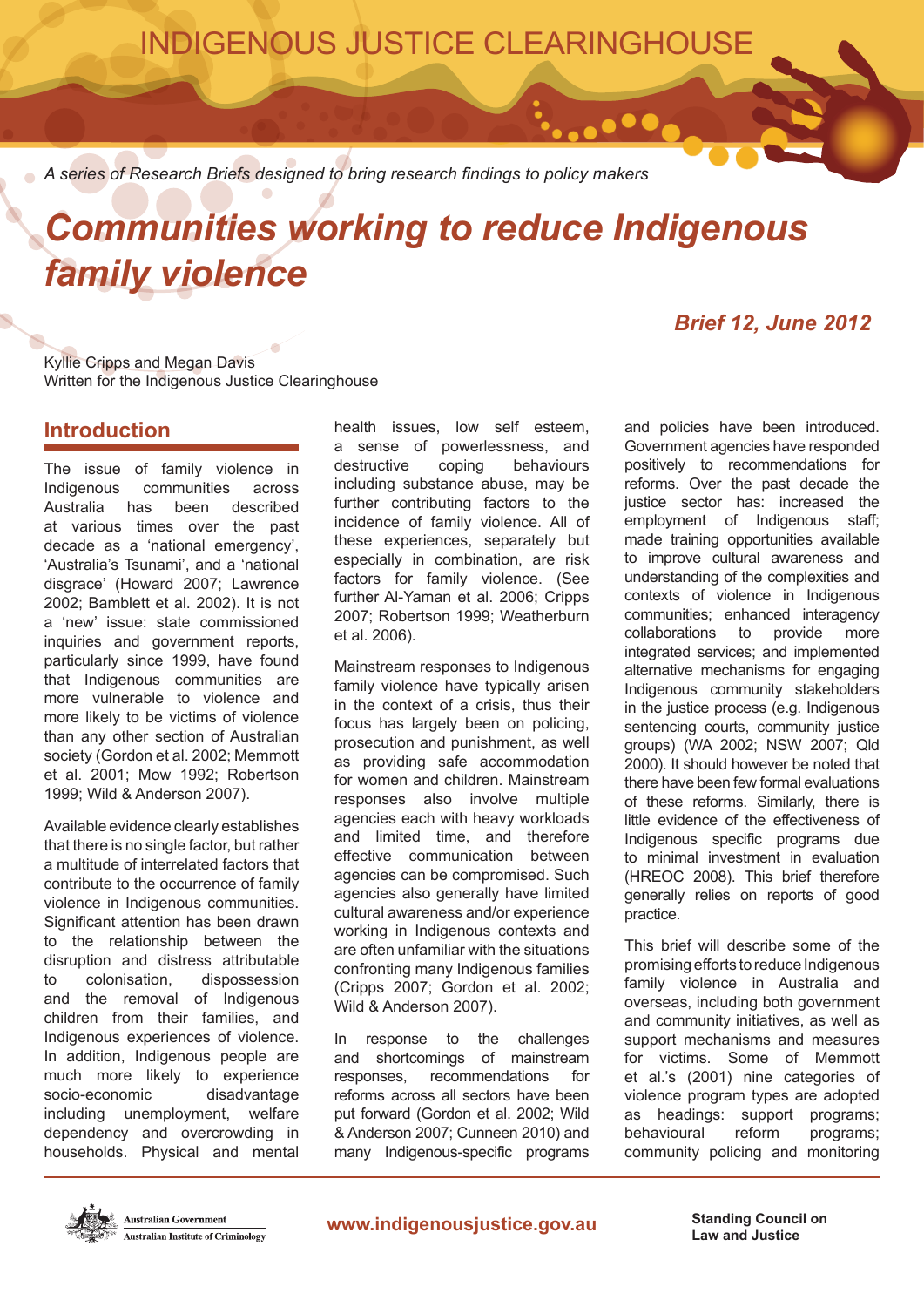programs; justice programs; mediation programs; education and awareness programs; and composite programs. Evaluations of alcohol restrictions are also considered.

#### *Definition*

The term 'family violence' in an Indigenous context, is used to describe the range of violence that takes place in Indigenous communities including the physical, emotional, sexual, social, spiritual, cultural, psychological and economic abuses that may be perpetrated within a family. The term also recognises the broader impacts of violence; on extended families, kinship networks and community relationships. It has also been used in the past decade to encompass acts of self-harm and suicide, and has become widely adopted as part of the shift towards addressing intra-familial violence in all its forms (Gordon et al. 2002; Robertson 1999; Wild & Anderson 2007).

# **Support Programs**

These programs provide services to victims of violence. They generally focus on counselling, legal advice and advocacy, and are often modelled on mainstream services. They seek to respond to family violence but do not actually seek to reduce its incidence.

#### **Indigenous Family Violence Prevention Legal Services**

Indigenous Family Violence Prevention Legal Services (FVPLS) have played an important role in addressing the needs of victims of family violence. They provide culturally appropriate and holistic assistance to victims of family violence and/or sexual assault in the form of legal services, information, counselling, referral and practical support. They may also undertake preventative initiatives, such as community education and awareness programs.

The findings of a 2006 audit of 13 FVPLS units were positive, with the majority achieving the desired outcome of working collaboratively with other service providers to deliver appropriate, accessible,

equitable, efficient and effective legal assistance and related services to victims of family violence (Australia. Department of Finance and Deregulation 2006). There are currently 29 FVPLS units, 26 of which are located in very remote, remote or outer regional areas across Australia. Given 70 per cent of the Indigenous population resides in urban and large regional settings, several bodies have recommended that similar services be offered in urban areas (Joint Committee of Public Accounts and Audit 2005).

#### *Tu Tama Wahine o Taranaki* **and**  *Tu Whare Ruruhau o Meri*

In New Zealand, the *Domestic Violence Act 1995* provides for programs for 'adult protected persons' (usually women). The associated regulations require that *Tikanga Maori* (Maori values and concepts) be included in program design and delivery. Two 12-week programs for Maori adult protected persons, grounded in *Kaupapa Maori* (Maori practices and philosophies), *Tu Tama Wahine o Taranaki* and *Tu Whare Ruruhau o Meri*, have been evaluated (Cram et al. 2002). The programs aim to protect participants by providing education and information, building support networks and assisting them to explore options for the future.

An evaluation found that women participants spoke highly of the programs but noted that 12 weeks is only 'a small step on the pathways that Maori women must tread in order to become free from violence' (Cram et al. 2002: 20). The evaluation affirmed that programs need to come from a cultural base to address the needs of protected persons in a holistic fashion. Brown and Languedoc came to a similar conclusion in their review of successful Canadian Aboriginal family violence programs, noting that programs must be 'grounded in the traditional teachings of each community' (2004: 482).

# **Behavioural Reform Programs**

Behavioural reform programs are rehabilitative in focus and seek to work directly with perpetrators of violence with the aim of changing their behaviour to prevent future acts of family violence.

#### *Ke Ala Lokahi*

The *Ke Ala Lokahi* program, conducted in Hawaii between 2000 and 2005, aimed to implement a culturally-based intervention program for Native Hawaiian perpetrators that would build skills and increase knowledge of Native Hawaiian cultural values, beliefs and traditions. Participants attended 24 weekly two hour sessions with a final two day session held at a cultural site.' before the sentencing beginning 'Case managers worked with participants, maintaining contact. Case managers worked with participants, maintaining contact with probation services and providing individual counselling, advocacy, support and referrals. Perpetrators were randomly assigned to either *Ke Ala Lokahi* or the standard mainstream intervention, which used a cognitive behavioural approach.

A formal evaluation of *Ke Ala Lokahi* reported positive outcomes, for both victims and perpetrators, in their knowledge about themselves and their relationships. However, a recidivism rate of 36 percent was reported for those who had completed 80 percent or more of the program, a similar rate to those who completed the standard intervention (Kanuha 2007).

# **Community Policing and Monitoring Programs**

Through community policing and monitoring programs, community members 'police' their own communities for violence or the precursors of violence.

#### **Night Patrols**

Night patrols are common in the Northern Territory, and also exist under different names in most other states in Australia. Night patrols involve a group of volunteers who routinely patrol the main street, keeping an eye on community members affected by alcohol. The object is not to remove intoxicated persons from the streets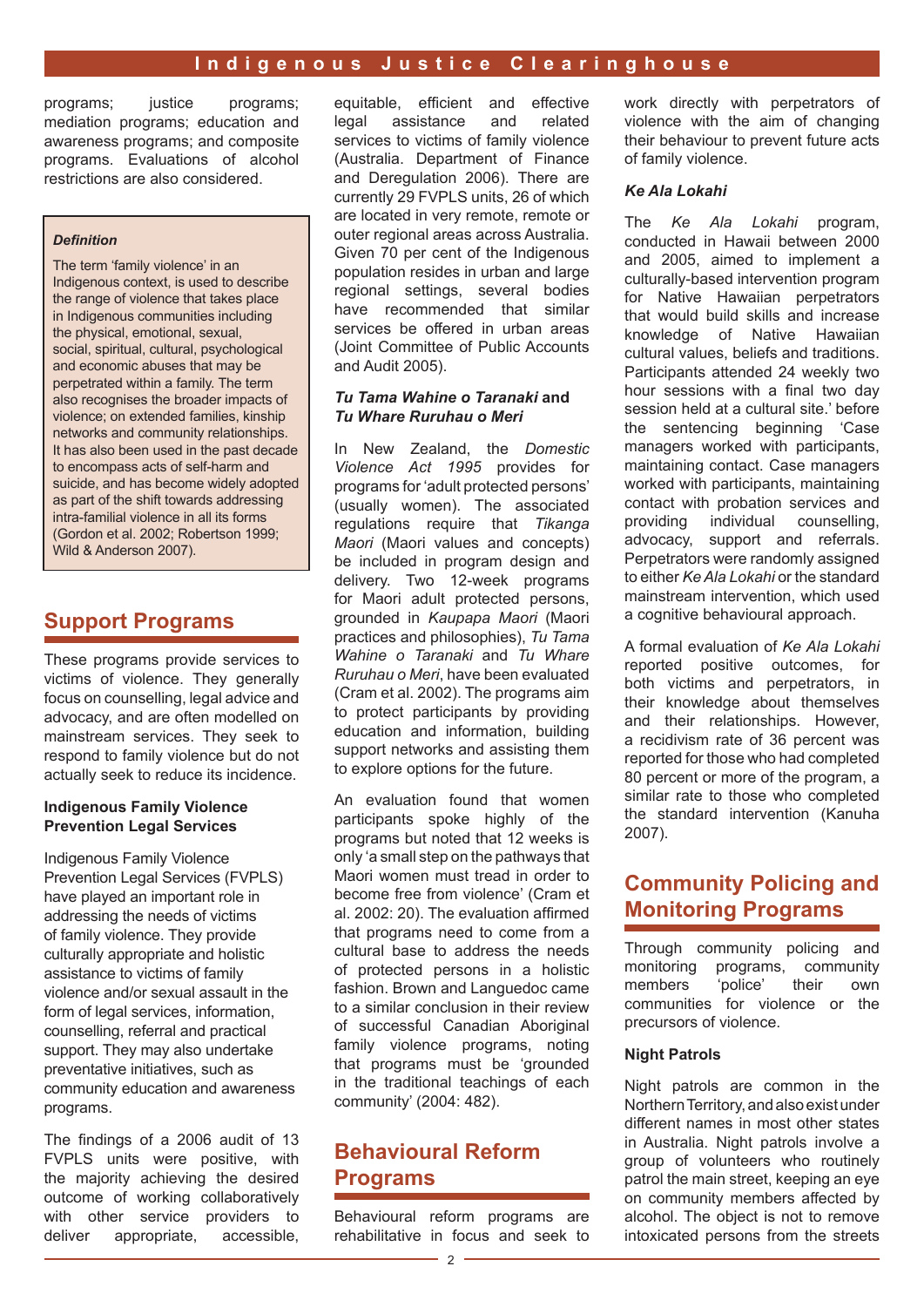#### **Indigenous Justice Clearinghouse**

but to resolve problems and settle disputes before they escalate and potentially draw in extended families or entire tribal groupings. However if violence has already taken place, the night patrol will transport victims to refuges or medical centres, and perpetrators to sobering up shelters (Curtis 1993). Critical to the success of night patrols is police support; but police must also have a physical presence in maintaining law and order in the community (Higgens 1997).

Despite night patrols having been in operation since the 1980s, there is little data available for evaluation (AIC 2011). With the aim of addressing this issue, the AIC has developed a new performance and reporting framework for the Australian Government Attorney-General's Department (Beacroft et al. 2011).

An evaluation in 2003 found that night patrols were moving beyond their traditional function to 'developing sophisticated case-work arms and … engaging in multi-agency liaison in their localities' (Blagg & Valuri 2003:7). Community members reported that the presence of a patrol in combination with a safe house had reduced and prevented family violence (Blagg & Valuri 2003). More recent evaluations confirm that night patrols are highly valued across the Northern Territory, and that communities view them as directly contributing to improvements in community safety (AIC 2011; ANAO 2011). The importance of community involvement and support, and good relationships between the police and night patrols were highlighted as critical to the success of patrols (ANAO 2011). However it has been noted that in building relationships with local police, it is important that patrols maintain a distinct and culturally appropriate contribution to crime prevention and community support rather than becoming a de facto police service (AIC 2011).

#### **Shelter / Protection Programs**

While not seeking to directly address the underlying causes of violence in communities, Memmott et al.'s framework (2001) identified shelter/

protection programs as inextricably linked to the success of night patrols and as an important response to high levels of violence in Indigenous communities. Sobering up shelters are predominantly aimed at men affected by alcohol who are potential perpetrators of violence. Safe houses provide safe places for women and children when escaping violence. As well as accommodation, they provide activities that promote and build the capacity of women and children to make informed decisions about their safety and healing options (Australia. National Homelessness Strategy & QLD. Department of Communities 2004).

The Yuendumu Women's Centre, a community-controlled organisation founded by Aboriginal women in the late 1970s, established a safe house in 2003 to address escalating violence in the community. The Social Justice Commissioner has recognised the Yuendumu Safe House as a 'promising practice' in reducing violence (HREOC 2008: 158). It is 'well respected and valued' by community members who view it as a community owned and conceived solution to violence (HREOC 2008: 159). This example reinforces the view supported by substantial literature that communitybased initiatives aimed at reducing violence, where the community exercises a degree of ownership over its establishment, development and operation, are more likely to be successful (Memmott 2001; Keel 2004; HREOC 2008).

The support of men in the community is also emphasised as critical to the success of safe houses, as is the support of the police (HREOC 2008).

## **Justice Programs**

Alternative justice models have been developed in Australia and internationally to reduce family violence.

#### **Healing Circles**

The Hollow Water community in Canada developed the Community Holistic Circle Healing (CHCH) process in response to sexual abuse. This program works with perpetrators who have agreed to plead guilty, and combines healing and sentencing circles to allow sexual abuse to be openly discussed. In collaboration with a variety of services, perpetrators are confronted by, and held accountable to their victims, their families and the community.

A 2001 evaluation of CHCH found that two clients out of 107 (7%) reoffended in its first ten years of operation, compared with a general recidivism rate for sex offenders of approximately 13%. Community members also perceived an improvement in the community's health and wellness because of the program (Native Counselling Services of Alberta 2001). The CHCH process has been cited by many Australian reports as a best practice initiative (Gordon et al. 2002; NSW Aboriginal Child Sexual Assault Taskforce 2006; Wild & Anderson 2007). However, it is important to note the small number of clients involved in the evaluation. Significant concerns have also been raised that healing circles tend more to the needs of offenders than those of victims and may fail to address underlying power inequities (Cripps & McGlade 2008; La Rocque 1997).

#### **Indigenous Sentencing Courts**

In Australia, most jurisdictions have implemented Indigenous sentencing circles or courts. These courts apply Australian sentencing law and procedure but allow Indigenous Elders and Respected Persons to participate in the process. Family violence offences can be heard in some courts, but this is controversial and Northern Territory guidelines indicate that 'caution needs to be exercised' for offences that involve violence against women (Marchetti 2009). Evaluations have indicated that the courts can provide a culturally appropriate process and that the participation of Elders can increase the accountability of offenders (Morgan & Louis 2010). They can also increase Indigenous ownership of the administration of the law (Borowski 2010). However there is no strong evidence of<br>reduced recidivism (Fitzgerald reduced recidivism (Fitzgerald 2008). Furthermore, evaluations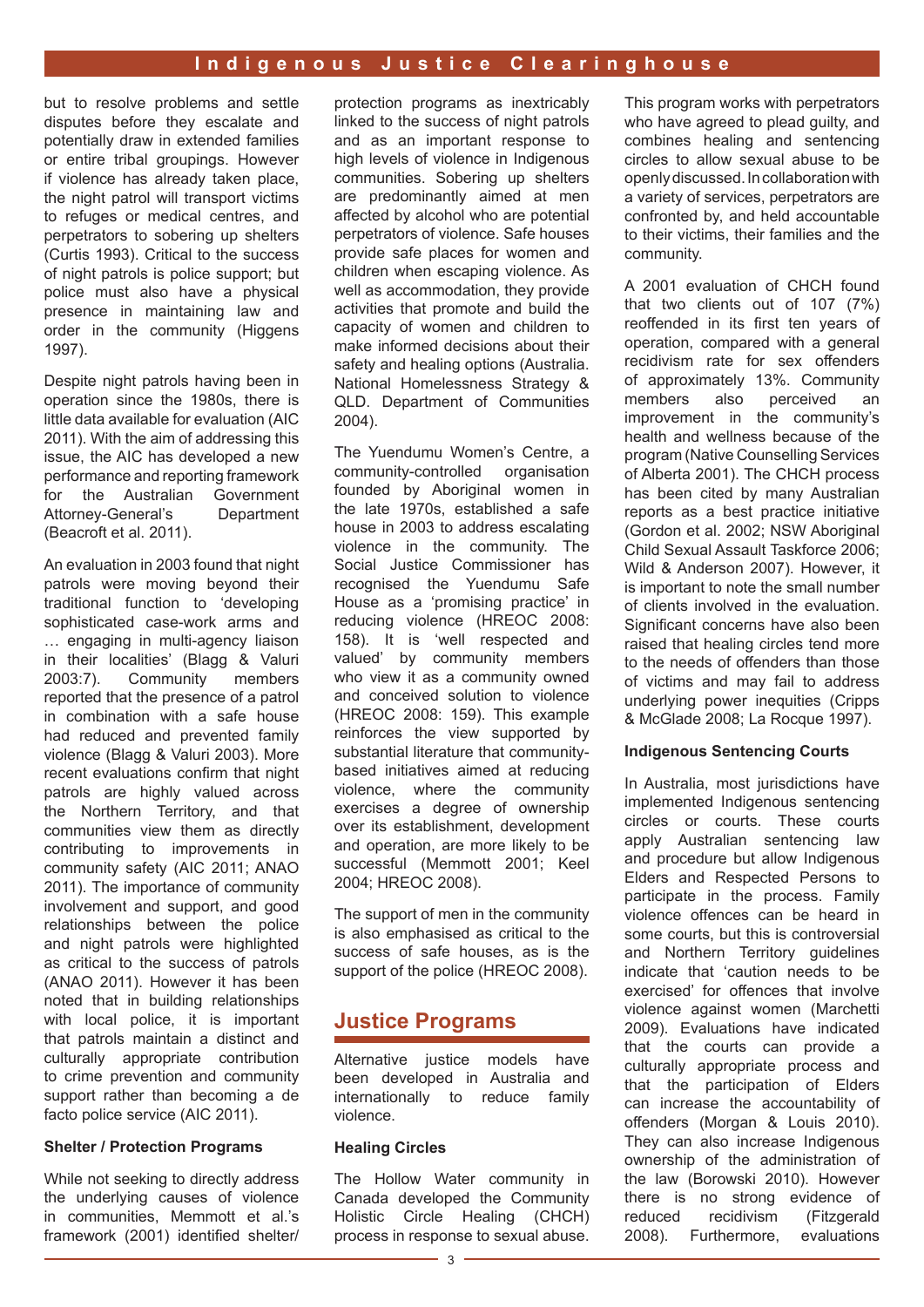have focused on offenders and little research has been undertaken into the experience of victims.

# **Mediation Programs**

Indigenous mediation programs have arisen both in Australia and internationally over the last two decades. They provide culturally appropriate dispute resolution services to assist in addressing issues that may escalate into violence. Bauman and Pope (2009) provide examples of community approaches to dispute resolution, however there is little information available on their effectiveness in family violence contexts.

Mainstream services generally discourage the use of mediation in cases of family violence and some researchers question whether restorative justice is safe or effective for victims of family violence (Stubbs 2004). However, several commentators have reported that some Indigenous people would like mediation services to assist with family violence (Cunneen et al. 2005). Kelly (2002) argues that while mediation is not suitable to resolve violence, it may be possible to mediate issues in a relationship where violence is present, without condoning violence. Critical evaluations are needed to ascertain whether appropriate processes can be developed in the Indigenous context to mediate family violence related disputes without compromising the safety of victims or condoning the violence (Cunneen et al. 2005; Bauman & Pope 2009).

#### *Mawul Rom*

*Mawul Rom* may be a promising initiative in developing practices and processes to respond to family violence using mediation. The *Mawul Rom* Project, which began in 2004 is a collaboration between the Yolngu people and non-Indigenous alternative dispute resolution experts. Through ceremony, discussion, education and performance, Indigenous and non-Indigenous participants learn about dispute resolution, cross-cultural decision making, mediation and leadership skills. Participants have returned to their communities and applied these skills to community problems, including family violence (HREOC 2008). No formal evaluation has been conducted, but the *Mawul Rom* program was recently accredited as a Masters program by Charles Darwin University (CDU 2010).

# **Education and Awareness Programs**

Education and awareness programs are critical to the engagement of all community members in confronting violence in the home and in the community. They provide information and resources on violence and challenge community members to actively take a stand against violence and become involved in initiatives to create safer communities.

#### **Mildura Family Violence and Sexual Assault Campaign**

The Mildura Family Violence and Sexual Assault campaign was developed by Mildura Aboriginal Corporation, Murray Valley Aboriginal Cooperative and a number of Aboriginal justice and family violence organisations, in close consultation with Victoria Police. Funded by Victoria Police, the campaign included posters and three television commercials, each with different themes: women, children and men. Each discussed the impact of violence and referred victims to appropriate services.

The campaign has not been evaluated but Victoria Police have reported that the process of creating the advertisements improved the community's knowledge and awareness of family violence, and also improved the relationship between police and the Aboriginal community (HREOC 2008).

#### *NgatiPorou* **Community Education Project**

The *NgatiPorou* Community Education Project took place in a rural area of New Zealand where 62% of the population identify as Maori. The Project aimed to reduce injury by addressing road safety. alcohol-and drug-related harm, playground safety, and family violence. It incorporated *Tikanga Maori* (customary knowledge) and was based on the *marae* (community meeting places). The family violence work began by identifying a network of those already interested or involved in family violence prevention. Wananga (education sessions) were conducted using language and situations relevant to Maori, and a *hui* (meeting) and concert were held to raise awareness about the need to prevent violence (Brewin & Coggan 2004).

In their evaluation, Brewin and Coggan (2004) found that the program allowed the community to have ownership over the initiatives through development and implementation of the program. However, preintervention and post-intervention surveys of 476 Maori community members only found a small increase (27% to 31%) in those who would now 'walk away from a threatening situation at home' (Brewin & Coggan 2004: 11).

#### **Aboriginal Women Against Violence Project**

The Aboriginal Women Against Violence Project in southwest Sydney aimed to train Indigenous women to become trainers, mentors and advocates, to increase community understanding about the impacts of family violence on women and children, and to increase the capacity of participants to report violence. Five training programs were held and an Aboriginal Women Against Violence Committee was established to advocate for service provision, raise awareness and support Aboriginal women's networking.

An evaluation (Rawthorne 2010) found that participants had increased knowledge of the local service system, were more confident in accessing services, and had built networks to challenge violence against Aboriginal women. An unanticipated outcome was the challenge to local services to consider how they can better support Aboriginal women (Rawthorne 2010).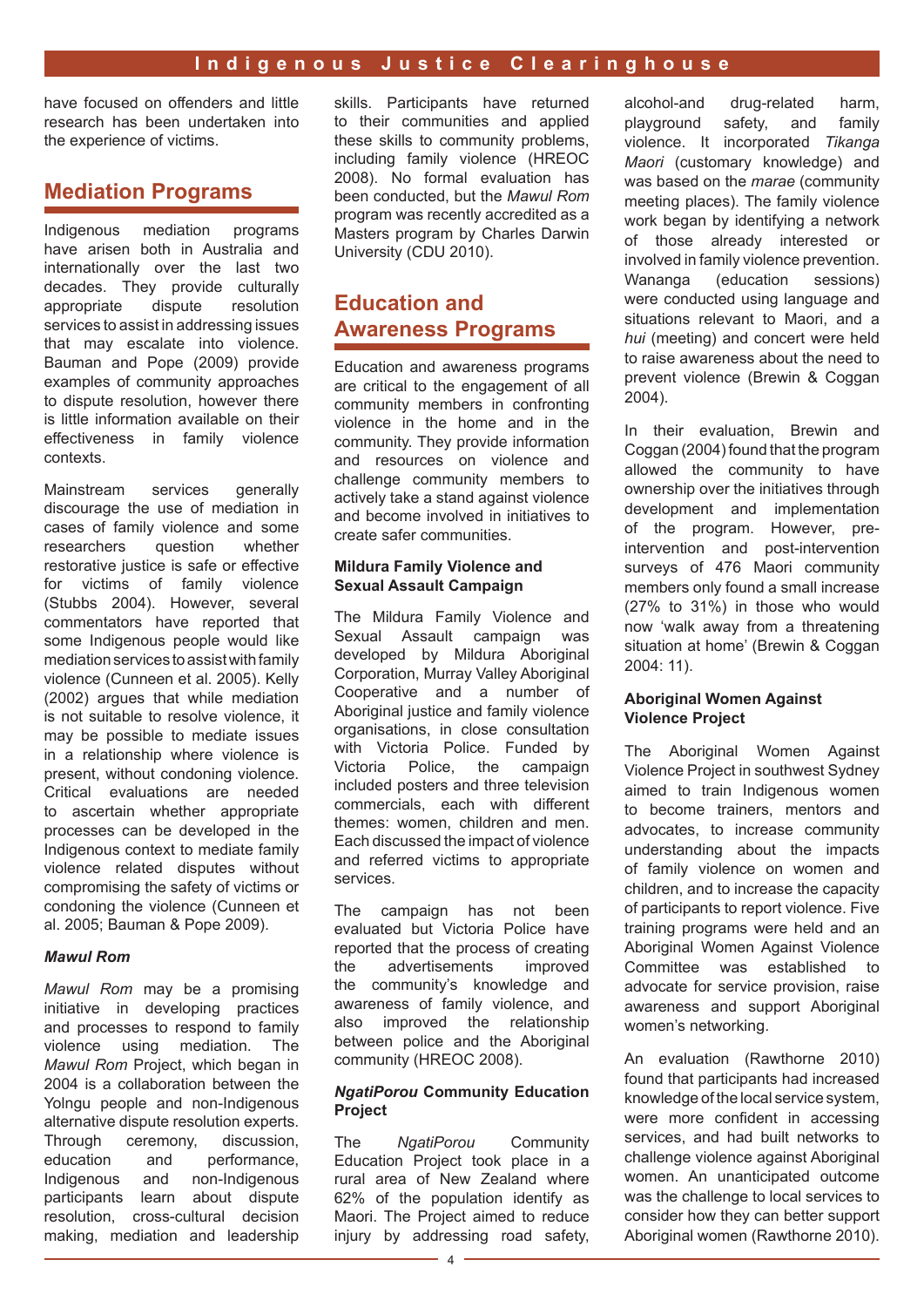## **Composite Programs**

'Composite' or 'holistic' programs attempt to target the offender, victim and community as a whole and are particularly appropriate when addressing dysfunctional communities with multiple problems (Memmott et al. 2001).

#### **Balgo Women's Law Camp**

The Balgo Women's Law Camp, a highly regarded cultural initiative established in 2007 by the Kapululangu Aboriginal Women's Association, is a composite program that aims to use Aboriginal law and culture and community development theory to tackle violence. The Law Camp was a response both to intergenerational violence in the community and the Northern Territory Emergency Response. The Aboriginal and Torres Strait Islander Social Justice Commissioner reported that the Camp has had a positive impact on the community and especially for women, who found it empowering to work toward finding solutions to the problems in the community (HREOC 2008).

#### **Aboriginal Family and Community Healing Program**

The Aboriginal Family and Community Healing Program, delivered by the Central Northern Adelaide Health Service, included a structured eightweek family wellbeing course for women, a men's group, individual counselling and camps. An counselling and camps. An evaluation found that the program met its primary objectives of: building community capacity to support safe families; improving participants'<br>communication and conflict communication and resolution skills; supporting families in crisis; and building the capacity of mainstream agencies (Kowanko & Power 2008). Its strengths included its holistic approach and Aboriginal cultural focus (Kowanko et al. 2009).

## **Alcohol Restrictions**

Alcohol management plans and other restrictions on the sale and use of alcohol have been in place in a number of areas for many years, however there have been few formal evaluations. *(Note: A Research Brief*  *published by the Indigenous Justice Clearinghouse is forthcoming on this topic.)*

Evaluations have been published on restrictions in WA and NT communities. The evaluation of alcohol restrictions in Fitzroy Crossing and Fitzroy Valley demonstrated that two years after implementation, health and social benefits were continuing for local communities (University of Notre Dame 2010a). While alcohol restrictions had not stopped family violence, the evaluation found good evidence that the severity and incidence of family violence had reduced significantly. In Halls Creek, reported domestic violence decreased in the twelve months following the introduction of alcohol restrictions (University of Notre Dame 2010b), and there were similar decreases in Groote Eylandt and Bickerton Island (Conigrave et al. 2007).

Evaluations of restrictions in Alice Springs (Senior et al. 2009) and Katherine (d'Abbs et al. 2010b) were less encouraging, with an initial reduction in harm that was not sustained over the longer term. These evaluations suggest that the extent to which the community is consulted and supports the restrictions is relevant to their effectiveness (AIC 2011). The evaluation of Tennant Creek restrictions (d'Abbs et al. 2010a) did not report specifically on family violence. Further research and evaluation of alcohol restrictions as a behaviour change mechanism in preventing and reducing violence is required.

# **Common Factors For Effective Family Violence Program Design**

The material reviewed for this brief highlights both a lack of solid evidence of the effectiveness of programs designed to reduce the incidence of family violence, and some positive signs emerging from evaluations of program design that is inclusive of Indigenous communities. Qualitative evidence suggests that effective programs require the involvement of Indigenous communities in defining the problem and its context, and in setting the parameters for how to engage with the issue(s). Interventions can then be developed by and for the community in which they operate so that they recognise and respect Indigenous diversity, embrace Indigenous cultural values, and foster community engagement in decision-making processes. Overall this would ensure that the community is vested in the issue, the intervention and its outcomes.

The type of interventions that have consistently been identified as being most effective in responding to family violence are those designed to be flexible and holistic in their approach, responding to the multiplicity of factors contributing to the occurrence of violence and to the many people affected by it (HREOC 2008).

It is widely recognised that the skills and resources needed to respond to the problems associated with family violence involve multiple professionals and organisations, who must work in partnership towards the mutual goals of healing individuals, families and communities, breaking the cycle of violence and creating safer, healthier, nurturing environments. Working effectively in partnership requires:

- Making use of local structures and developing relationships with a variety of key players including other services, Indigenous organisations, Elders, and most importantly, community members of both sexes and different ages
- Establishing effective and functional leadership and decisionmaking structures
- Establishing processes where services work together 'respectfully' and as 'equal partners', and
- Making the time for full and open dialogue between all stakeholders.

A partnership approach, if appropriately structured, can meet program goals but can also strengthen the capacity of the existing workforce through both the sharing of knowledge and training resources between organisations.

Planning for sustainability is a further critical element to the success of any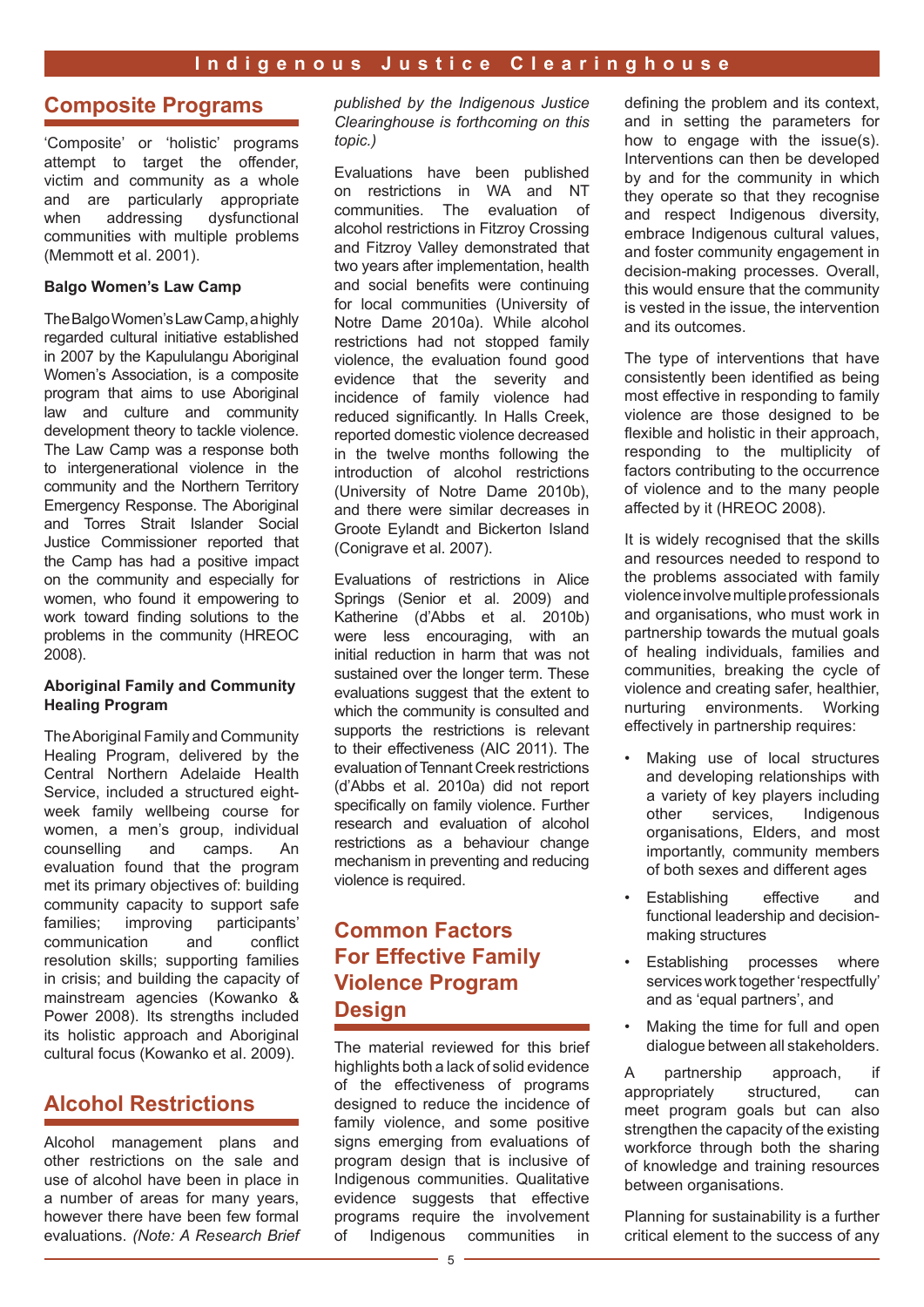initiative seeking to reduce Indigenous family violence. The reliance on short-term government funding can compromise the effectiveness and impact of programs.

# **Conclusion**

Despite the myriad of programs that exist there is a lack of robust, formal evaluations of Indigenous violence programs (Memmott 2006). This makes it difficult to ascertain the effectiveness of such interventions, whether they are designed to reduce the incidence of family violence, or to build the capacity of communities and individuals to cope with violence. It also means that the evidence base from which policy makers can draw on to design effective programs is reduced. Evaluations are required at various intervals, recognising that the benefits of programs may only be apparent at two or five years after the intervention, not the typical six months post-intervention evaluations that currently take place.

The other clear conclusion from this brief is positive and encouraging: of the evaluations that exist, some show on a qualitative level, that genuine partnerships, a sense of ownership, and participation in programs increases the receptiveness of the community.

Indigenous communities are working hard, often despite immense odds, to tackle the problem of violence within their communities.

*Dr Kyllie Cripps is the Centre Fellow at the Indigenous Law Centre, at the University of New South Wales. Dr Megan Davis is a Professor of Law and Director of the Indigenous Law Centre, at the University of New South Wales and an Expert Member of the UN Permanent Forum on Indigenous Issues.*

## **References**

All URLs were correct in June 2012.

Al-Yaman F, Van Doeland M & Wallis M 2006. *Family violence among Aboriginal and Torres Strait Islander peoples*. Cat. no. IHW 17. Canberra: Australian Institute of Health and Welfare. [http://www.aihw.gov.au/WorkArea/](http://www.aihw.gov.au/WorkArea/DownloadAsset.aspx?id=6442458608) [DownloadAsset.aspx?id=6442458608](http://www.aihw.gov.au/WorkArea/DownloadAsset.aspx?id=6442458608)

Australia. Australian National Audit Office (ANAO) 2011. *Northern Territory Night Patrols.* Audit report no. 32 2010-11. Canberra: ANAO. [http://](http://www.anao.gov.au/~/media/Uploads/Documents/2010 11_report_32.pdf) [www.anao.gov.au/~/media/Uploads/](http://www.anao.gov.au/~/media/Uploads/Documents/2010 11_report_32.pdf) [Documents/2010%2011\\_report\\_32.pdf](http://www.anao.gov.au/~/media/Uploads/Documents/2010 11_report_32.pdf)

Australia. Department of Finance and Administration 2006. *Evaluation of Family Violence Prevention Legal Services (FVPLS) program*. Canberra: Office of Evaluation & Audit (Indigenous Programs), Department of Finance and **Deregulation** 

Australia. National Homelessness Strategy & Qld. Department of Communities 2004. *Safe House Project Report: Sustainable Service Responses to Family Violence in Remote Aboriginal and Torres Strait Islander Communities in North Queensland*. Canberra: Department of Family and Community Services. [http://www.fahcsia.gov.au/sites/default/](http://www.fahcsia.gov.au/sites/default/files/documents/05_2012/safe_house_project_report_2may04.pdf ) [files/documents/05\\_2012/safe\\_house\\_](http://www.fahcsia.gov.au/sites/default/files/documents/05_2012/safe_house_project_report_2may04.pdf ) [project\\_report\\_2may04.pdf](http://www.fahcsia.gov.au/sites/default/files/documents/05_2012/safe_house_project_report_2may04.pdf ) 

Australian Institute of Criminology (AIC) 2011. Chapter 5: Promoting law and order, in Australia, Department of Families, Housing, Community Services and Indigenous Affairs, *Northern Territory Emergency Response Evaluation Report*. [http://](http://www.fahcsia.gov.au/sa/indigenous/pubs/nter_reports/Documents/nter_evaluation_report_2011.PDF) [www.fahcsia.gov.au/sa/indigenous/](http://www.fahcsia.gov.au/sa/indigenous/pubs/nter_reports/Documents/nter_evaluation_report_2011.PDF) [pubs/nter\\_reports/Documents/nter\\_](http://www.fahcsia.gov.au/sa/indigenous/pubs/nter_reports/Documents/nter_evaluation_report_2011.PDF) [evaluation\\_report\\_2011.PDF](http://www.fahcsia.gov.au/sa/indigenous/pubs/nter_reports/Documents/nter_evaluation_report_2011.PDF)

Bamblett M, Bath H & Roseby R 2010. *Growing Them Strong, Together: promoting the safety and wellbeing of the Northern Territory's children: report of the Board of Inquiry into the Child Protection System in the Northern Territory*. Darwin: Northern Territory Government. [http://www.](http://www.childprotectioninquiry.nt.gov.au/__data/assets/pdf_file/0009/49779/CPSR_Summary.pdf) [childprotectioninquiry.nt.gov.au/\\_\\_data/](http://www.childprotectioninquiry.nt.gov.au/__data/assets/pdf_file/0009/49779/CPSR_Summary.pdf) [assets/pdf\\_file/0009/49779/CPSR\\_](http://www.childprotectioninquiry.nt.gov.au/__data/assets/pdf_file/0009/49779/CPSR_Summary.pdf) [Summary.pdf](http://www.childprotectioninquiry.nt.gov.au/__data/assets/pdf_file/0009/49779/CPSR_Summary.pdf)

Bauman T & Pope J (eds) 2009. *Solid work you mob are doing: Case Studies in Indigenous Dispute Resolution &* 

*Conflict Management in Australia.* Melbourne: Federal Court of Australia. [http://www.fedcourt.gov.au/pdfsrtfs\\_s/](http://www.fedcourt.gov.au/pdfsrtfs_s/solid_work_report.pdf) [solid\\_work\\_report.pdf](http://www.fedcourt.gov.au/pdfsrtfs_s/solid_work_report.pdf)

Beacroft K, Richards H, Andrevski H & Rosevear L 2011. *Community night patrols in the Northern Territory: Toward an improved performance and reporting framework.* Technical and background paper series no. 47. Canberra: Australian Institute of Criminology. [http://www.aic.gov.au/documents/](http://www.aic.gov.au/documents/C/4/3/%7BC43E61E9-5F6F-45AD-9774-80C5CA5A1DAB%7Dtbp47_001.pdf) [C/4/3/%7BC43E61E9-5F6F-45AD-9774-](http://www.aic.gov.au/documents/C/4/3/%7BC43E61E9-5F6F-45AD-9774-80C5CA5A1DAB%7Dtbp47_001.pdf) [80C5CA5A1DAB%7Dtbp47\\_001.pdf](http://www.aic.gov.au/documents/C/4/3/%7BC43E61E9-5F6F-45AD-9774-80C5CA5A1DAB%7Dtbp47_001.pdf)

Blagg H & Valuri G 2003. *An Overview of Night Patrol Services in Australia*. Canberra: Crime Prevention Branch, Attorney-General's Department. [http://www.crimeprevention.gov.au/](http://www.crimeprevention.gov.au/Publications/FamilyViolence/Documents/Night_Patrol.htm) [Publications/FamilyViolence/Documents/](http://www.crimeprevention.gov.au/Publications/FamilyViolence/Documents/Night_Patrol.htm) [Night\\_Patrol.htm](http://www.crimeprevention.gov.au/Publications/FamilyViolence/Documents/Night_Patrol.htm)

Borowski A 2010. *Indigenous Participation in Sentencing Young Offenders: Some Findings from an Evaluation of the Children's Koori Court of Victoria*. Paper to Australian Institute of Judicial Administration Non-Adversarial Justice Conference, Melbourne, 7 May. [http://aija.org.au/](http://aija.org.au/NAJ 2010/Papers/Borowski A PPT.pdf) [NAJ%202010/Papers/Borowski%20](http://aija.org.au/NAJ 2010/Papers/Borowski A PPT.pdf) [A%20PPT.pdf](http://aija.org.au/NAJ 2010/Papers/Borowski A PPT.pdf)

Brewin M & Coggan C 2004. Evaluation of the Ngati Porou Community Injury Prevention Project. *Ethnicity & Health* 9(1) 515

Brown J & Languedoc S 2004. Components of an Aboriginal based family violence intervention program. *Families in Society* 85(4): 477–83

Charles Darwin University (CDU) 2010. CDU and Mawul Rom launch pioneering Masters program. *Media release* 18 March. [http://ext.cdu.edu.](http://ext.cdu.edu.au/newsroom/a/2010/Pages/110318-CDUandMawulRom.aspx) [au/newsroom/a/2010/Pages/110318-](http://ext.cdu.edu.au/newsroom/a/2010/Pages/110318-CDUandMawulRom.aspx) [CDUandMawulRom.aspx](http://ext.cdu.edu.au/newsroom/a/2010/Pages/110318-CDUandMawulRom.aspx)

Conigrave K, Proude E & d'Abbs P 2007. *Evaluation of the Groote Eylandt and Bickerton Island Alcohol Management System*. Darwin: Department of Justice, Northern Territory Government. [http://www.nt.gov.](http://www.nt.gov.au/justice/licenreg/documents/reports/Groote Eylandt Alcohol Management Evaluation Report.pdf) [au/justice/licenreg/documents/reports/](http://www.nt.gov.au/justice/licenreg/documents/reports/Groote Eylandt Alcohol Management Evaluation Report.pdf) [Groote%20Eylandt%20Alcohol%20](http://www.nt.gov.au/justice/licenreg/documents/reports/Groote Eylandt Alcohol Management Evaluation Report.pdf) [Management%20Evaluation%20Report.](http://www.nt.gov.au/justice/licenreg/documents/reports/Groote Eylandt Alcohol Management Evaluation Report.pdf) [pdf](http://www.nt.gov.au/justice/licenreg/documents/reports/Groote Eylandt Alcohol Management Evaluation Report.pdf)

Cram F, Pihama L, Jenkins K & Karehana M 2002. Evaluation of Programs for Maori Adult Protected Persons under the Domestic Violence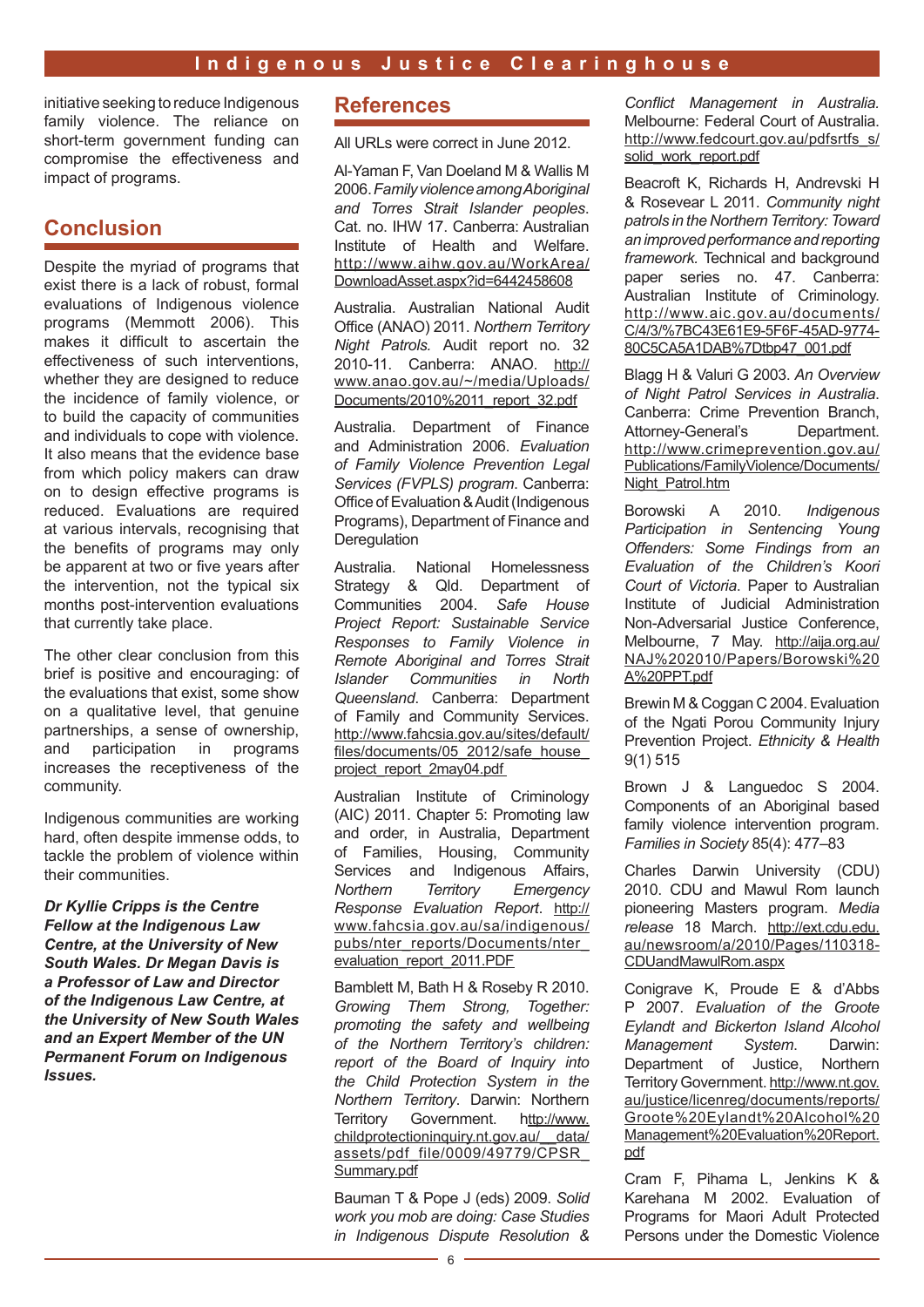## **Indigenous Justice Clearinghouse**

Act 1995. Wellington: Ministry of Justice. [http://www.justice.govt.nz/](http://www.justice.govt.nz/publications/publications-archived/2002/evaluation-of-programmes-for-maori-adult-protected-persons-under-the-domestic-violence-act-1995-june-2002) [publications/publications-archived/2002/](http://www.justice.govt.nz/publications/publications-archived/2002/evaluation-of-programmes-for-maori-adult-protected-persons-under-the-domestic-violence-act-1995-june-2002) [evaluation-of-programmes-for-maori](http://www.justice.govt.nz/publications/publications-archived/2002/evaluation-of-programmes-for-maori-adult-protected-persons-under-the-domestic-violence-act-1995-june-2002)[adult-protected-persons-under-the](http://www.justice.govt.nz/publications/publications-archived/2002/evaluation-of-programmes-for-maori-adult-protected-persons-under-the-domestic-violence-act-1995-june-2002)[domestic-violence-act-1995-june-2002](http://www.justice.govt.nz/publications/publications-archived/2002/evaluation-of-programmes-for-maori-adult-protected-persons-under-the-domestic-violence-act-1995-june-2002)

Cripps K & McGlade H 2008. Indigenous family violence & sexual abuse: considering pathways forward. *Journal of Family Studies* 14(2–3): 240–253

Cripps K 2007. Indigenous family violence: From emergency measures to committed long term action. *Australian Indigenous Law Review* 11(2): 7–18

Cunneen C 2010. *Alternative and Improved Responses to Domestic and Family Violence in Queensland Indigenous Communities*. Brisbane: Department of Communities, Qld Government. [http://www.parliament.](http://www.parliament.qld.gov.au/documents/tableoffice/tabledpapers/2010/5310t1801.pdf) [qld.gov.au/documents/tableoffice/](http://www.parliament.qld.gov.au/documents/tableoffice/tabledpapers/2010/5310t1801.pdf) [tabledpapers/2010/5310t1801.pdf](http://www.parliament.qld.gov.au/documents/tableoffice/tabledpapers/2010/5310t1801.pdf)

Cunneen C, Luff J, Menzies K & Ralph N 2005. Indigenous family mediation: the NSW ATSIFAM program. *Australian Indigenous Law Reporter* 9(1): 1-14

Curtis D 1993. Julalikari Council's Community Night Patrol. *Aboriginal justice issues: proceedings of a conference held 23-25 June 1992*. Canberra: Australian Institute of Criminology Conference: 73-78

d'Abbs P, McMahon R, Cunningham T & Fitz J 2010a. *An evaluation of the Katherine Alcohol Management Plan and Liquor Supply Plan*. Casuarina: Menzies School of Health Research. [http://www.menzies.edu.au/sites/](http://www.menzies.edu.au/sites/menzies.edu.au/files/file/Katherine AMP Evaluation_Final.pdf) [menzies.edu.au/files/file/Katherine%20](http://www.menzies.edu.au/sites/menzies.edu.au/files/file/Katherine AMP Evaluation_Final.pdf) [AMP%20Evaluation\\_Final.pdf](http://www.menzies.edu.au/sites/menzies.edu.au/files/file/Katherine AMP Evaluation_Final.pdf)

d'Abbs P, Ivory B, Senior K, Cunningham T & Fitz, J 2010b. *Managing alcohol in Tennant Creek, Northern Territory: an evaluation of the Tennant Creek Alcohol Management Plan and related measures to reduce alcoholrelated problems*. Casuarina: Menzies School of Health Research. [http://www.](http://www.nt.gov.au/justice/licenreg/documents/liquor/100909_TC_evaluation_revised_final.doc Sept 2010.pdf) [nt.gov.au/justice/licenreg/documents/](http://www.nt.gov.au/justice/licenreg/documents/liquor/100909_TC_evaluation_revised_final.doc Sept 2010.pdf) liquor/100909\_TC\_evaluation\_revised [final.doc%20Sept%202010.pdf](http://www.nt.gov.au/justice/licenreg/documents/liquor/100909_TC_evaluation_revised_final.doc Sept 2010.pdf)

Fitzgerald J 2008. Does circle sentencing reduce Aboriginal offending? *Crime and Justice Bulletin no. 115*. Sydney: NSW Bureau of Crime Statistics and Research. [http://www.ipc.](http://www.ipc.nsw.gov.au/lawlink/bocsar/ll_bocsar.nsf/vwFiles/cjb115.pdf/$file/cjb115.pdf) [nsw.gov.au/lawlink/bocsar/ll\\_bocsar.nsf/](http://www.ipc.nsw.gov.au/lawlink/bocsar/ll_bocsar.nsf/vwFiles/cjb115.pdf/$file/cjb115.pdf) [vwFiles/cjb115.pdf/\\$file/cjb115.pdf](http://www.ipc.nsw.gov.au/lawlink/bocsar/ll_bocsar.nsf/vwFiles/cjb115.pdf/$file/cjb115.pdf)

Gordon S, Hallahan K & Henry D 2002*. Putting the Picture Together, Inquiry into Response by Government Agencies to Complaints of Family Violence and Child Abuse in Aboriginal Communities*. Perth: State Law Publisher

Higgens D & Associates 1997. *A Report to the Office of Aboriginal Development: Best Practice for Aboriginal Community Night Patrols and Warden Schemes*. Perth: Office of Aboriginal Development

Howard J 2007. Indigenous child abuse a 'national emergency': PM. *ABC Radio National PM Transcripts*. [http://www.abc.net.au/pm/content/2007/](http://www.abc.net.au/pm/content/2007/s1958368.htm) [s1958368.htm](http://www.abc.net.au/pm/content/2007/s1958368.htm)

Human Rights and Equal Opportunity Commission (HREOC) 2008. *Social Justice Report 2007*. Sydney: Human Rights and Equal Opportunity Commission. [http://www.hreoc.gov.au/social\\_justice/](http://www.hreoc.gov.au/social_justice/sj_report/sjreport07/index.html) [sj\\_report/sjreport07/index.html](http://www.hreoc.gov.au/social_justice/sj_report/sjreport07/index.html)

Joint Committee of Public Accounts and Audit 2005. *Report 403: Access of Indigenous Australians to Law and Justice Services*. Canberra: Commonwealth of Australia. [http://www.aph.gov.au/](http://www.aph.gov.au/Parliamentary_Business/Committees/House_of_Representatives_Committees?url=jcpaa/atsis/report.htm) [Parliamentary\\_Business/Committees/](http://www.aph.gov.au/Parliamentary_Business/Committees/House_of_Representatives_Committees?url=jcpaa/atsis/report.htm) House of Representatives [Committees?url=jcpaa/atsis/report.htm](http://www.aph.gov.au/Parliamentary_Business/Committees/House_of_Representatives_Committees?url=jcpaa/atsis/report.htm)

Kanuha V K 2007. Ke Ala Lokahi, Native Hawaiian Batterer Intervention Program: Project Summary. [http://](http://www2.hawaii.edu/~kanuha/CV & Publications_files/KAL SUMMARY REPORT JULY 2007-1.pdf) [www2.hawaii.edu/~kanuha/CV%20](http://www2.hawaii.edu/~kanuha/CV & Publications_files/KAL SUMMARY REPORT JULY 2007-1.pdf) [&%20Publications\\_files/KAL%20](http://www2.hawaii.edu/~kanuha/CV & Publications_files/KAL SUMMARY REPORT JULY 2007-1.pdf) [SUMMARY%20REPORT%20JULY%20](http://www2.hawaii.edu/~kanuha/CV & Publications_files/KAL SUMMARY REPORT JULY 2007-1.pdf) [2007-1.pdf](http://www2.hawaii.edu/~kanuha/CV & Publications_files/KAL SUMMARY REPORT JULY 2007-1.pdf)

Keel M 2004. Family Violence and sexual assault in Indigenous communities: 'walking the talk'. *Australian Centre for the Study of Sexual Assault (ACSSA) Briefing no. 4*. Melbourne: Australian Institute of Family Studies. [http://www.aifs.gov.au/](http://www.aifs.gov.au/acssa/pubs/briefing/acssa_briefing4.pdf) [acssa/pubs/briefing/acssa\\_briefing4.pdf](http://www.aifs.gov.au/acssa/pubs/briefing/acssa_briefing4.pdf)

Kelly L 2002. Mediation in Aboriginal Communities: Familiar Dilemmas, Fresh Developments. *Indigenous Law Bulletin* 5(14): 7-10

Kowanko I & Power C 2008. *CNAHS Family and Community Healing Program Final External Evaluation Report.* Adelaide: Flinders University. [http://www.aboriginalhealth.flinders.](http://www.aboriginalhealth.flinders.edu.au/Newsletters/2008/Downloads/Document_FCH.pf) [edu.au/Newsletters/2008/Downloads/](http://www.aboriginalhealth.flinders.edu.au/Newsletters/2008/Downloads/Document_FCH.pf) [Document\\_FCH.pf](http://www.aboriginalhealth.flinders.edu.au/Newsletters/2008/Downloads/Document_FCH.pf)

Kowanko I, Stewart T, Power C, Fraser R, Love I & Bromley T 2009. An Aboriginal family and community healing program in metropolitan Adelaide: Description and evaluation. *Australian Indigenous Health Bulletin* 9(4): 1-12

La Rocque E 1997. 'Re-examining culturally appropriate models in criminal justice applications' in Ash M (ed), *Aboriginal and Treaty Rights in Canada*. Vancouver: University of British Columbia Press: 75-96

Lawrence C 2002. A National Disgrace: Violence Against Women and Children in Indigenous Communities. *UNSW Law Journal* 25(1): 216-219

Marchetti E 2009. Indigenous Sentencing Courts. *Indigenous Justice Clearinghouse Research Brief no. 5*. Sydney: Department of Attorney General and Justice. [http://www.](http://www.indigenousjustice.gov.au/briefs/brief005.pdf) [indigenousjustice.gov.au/briefs/brief005.](http://www.indigenousjustice.gov.au/briefs/brief005.pdf) [pdf](http://www.indigenousjustice.gov.au/briefs/brief005.pdf)

Memmott P, Stacy R, Chambers C & Keys C 2001. *Violence in Indigenous communities: full report*. Barton: Crime Prevention Branch, Attorney-General's Department. [http://www.crimeprevention.gov.au/](http://www.crimeprevention.gov.au/Publications/FamilyViolence/Documents/violenceindigenous.pdf) [Publications/FamilyViolence/Documents/](http://www.crimeprevention.gov.au/Publications/FamilyViolence/Documents/violenceindigenous.pdf) [violenceindigenous.pdf](http://www.crimeprevention.gov.au/Publications/FamilyViolence/Documents/violenceindigenous.pdf)

Memmott P, Chambers C, Go-Sam C & Thomson L 2006. Good Practice in Indigenous Family Violence Prevention - Designing and Evaluating Successful Programs. *Australian Domestic and Family Violence Clearinghouse Issues Paper no. 11*. Sydney: University of NSW. [http://www.austdvclearinghouse.](http://www.austdvclearinghouse.unsw.edu.au/PDF files/Issuespaper_11.pdf) [unsw.edu.au/PDF%20files/](http://www.austdvclearinghouse.unsw.edu.au/PDF files/Issuespaper_11.pdf) [Issuespaper\\_11.pdf](http://www.austdvclearinghouse.unsw.edu.au/PDF files/Issuespaper_11.pdf)

Morgan A and Louis E 2010. *Evaluation of the Queensland Murri Court: Final report.* Technical and Background Paper series no. 39. Canberra: Australian Institute of Criminology. [http://aic.gov.au/publications/current%20](http://aic.gov.au/publications/current series/tbp/21-40/tbp039.aspx) [series/tbp/21-40/tbp039.aspx](http://aic.gov.au/publications/current series/tbp/21-40/tbp039.aspx)

Mow K E 1992. *Tjunparni: Family violence in Indigenous Australia*. Canberra: ATSIC

Native Counselling Services of Alberta 2001. *A Cost–Benefit Analysis of Hollow Water's Community Holistic Circle Healing Process*. Alberta, Canada: Solicitor General Canada. [http://www.publicsafety.gc.ca/res/cor/](http://www.publicsafety.gc.ca/res/cor/apc/apc-20-eng.aspx) [apc/\\_fl/apc-20-eng.pdf](http://www.publicsafety.gc.ca/res/cor/apc/apc-20-eng.aspx)